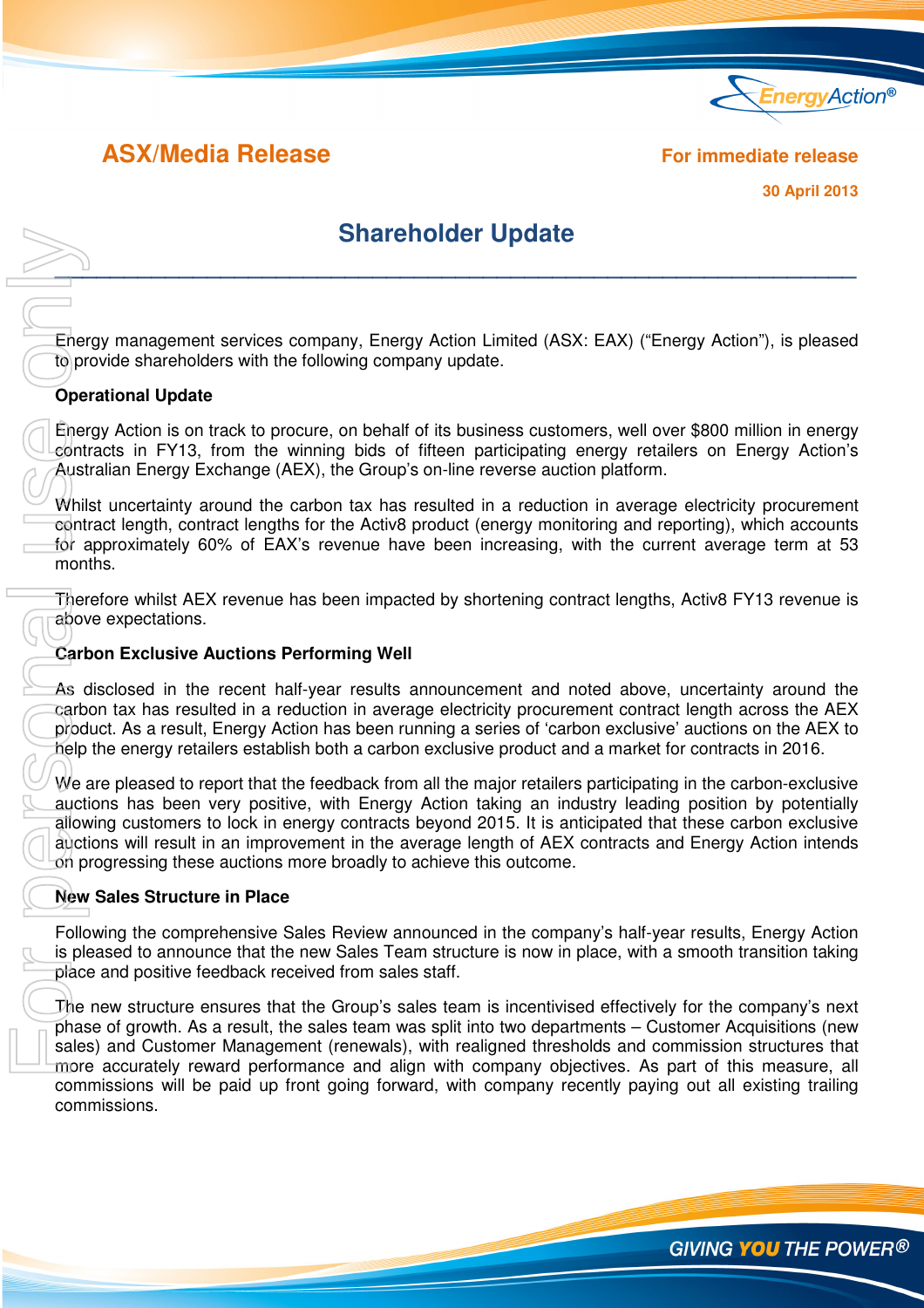

Following a comprehensive internal and external recruitment process Energy Action has appointed two new regional sales managers, from outside the business. One of the new managers will manage and lead the Customer Acquisitions teams based in Melbourne, Adelaide and Perth (Southern) (Southern), with our other new manager managing and leading the Sydney (NSW) team. Our incumbent Brisbane based Regional Sales Manager will continue to manage and lead the Brisbane (QLD) team.

The new structure is aimed at ensuring all sales staff are focused and high-achieving, and we look forward to seeing the sales force deliver results that will underpin the company's future success.

### **First Solar Project Underway**

Energy Action is pleased to report that the first business solar project is underway as part of the company's Activ8+ sustainability and efficiency offering at Finley Returned Soldiers Club. provided the club with advice regarding the most appropriate sustainability option to deliver cost savings, oversaw the installation of the panels and will manage and monitor the project on an ongoing basis. Sydney (NSW) team. Our incumbent Brisbane based Regional Sales<br>I lead the Brisbane (QLD) team.<br>Ig all sales staff are focused and high-achieving, and we look forward<br>ts that will underpin the company's future success.<br>Itha

The panels have been operating for 4 months, and early results indicate significant energy cost savings for the club. A second project is being implemented for 200 KW where Energy Action has already sourced funding of \$192,000 from the Clean Technology Investment Program.

Energy Action's Activ8+ offering continues to perform strongly, with increased interest amongst the business community for sustainability and efficiency solutions both as a result of the cost savings they provide and the significant government incentive schemes in place for those busine businesses that engage in sustainable practices. The success of this first solar project provides Energy Action with a platform to deliver similar projects to an increasing base of clients looking to adopt sustainable energy practices.

## **Appointment of Corporate Adviser**

Energy Action continues to assess growth opportunities in the market, and as part of this process the company is pleased to announce that in March 2013 it appointed Fort Street Advisers as its corporate adviser.

Fort Street Advisers is an independent corporate advisory firm, comprising senior investment banking executives with expertise accumulated through leading a large volume of transactions through varied markets.

This appointment was made after an extensive selection process and the company looks forward to updating shareholders as growth opportunities progress.

## **CEO Executive Search**

As disclosed in the half-year results announcement in February, Managing Director Valerie Duncan advised the Board of her intention to retire within a period of 12 to 18 months. Valerie will remain on the EAX board of directors, as a non-executive director, immediately following the time that she resigns as Managing Director. EAX board of directors, as a non-executive director, immediately following the time that she resigr<br>Managing Director.<br>We are pleased to report that we have appointed an executive search firm to assist with the process.

Energy Action Chairman Ron Watts said: "The Company has made significant progress across a number of areas in recent months, from our market-leading carbon-exclusive auctions, to our newly structured and incentivised sales force and our first successful business solar project.

www.energyaction.com.au

**GIVING YOU THE POWER®**